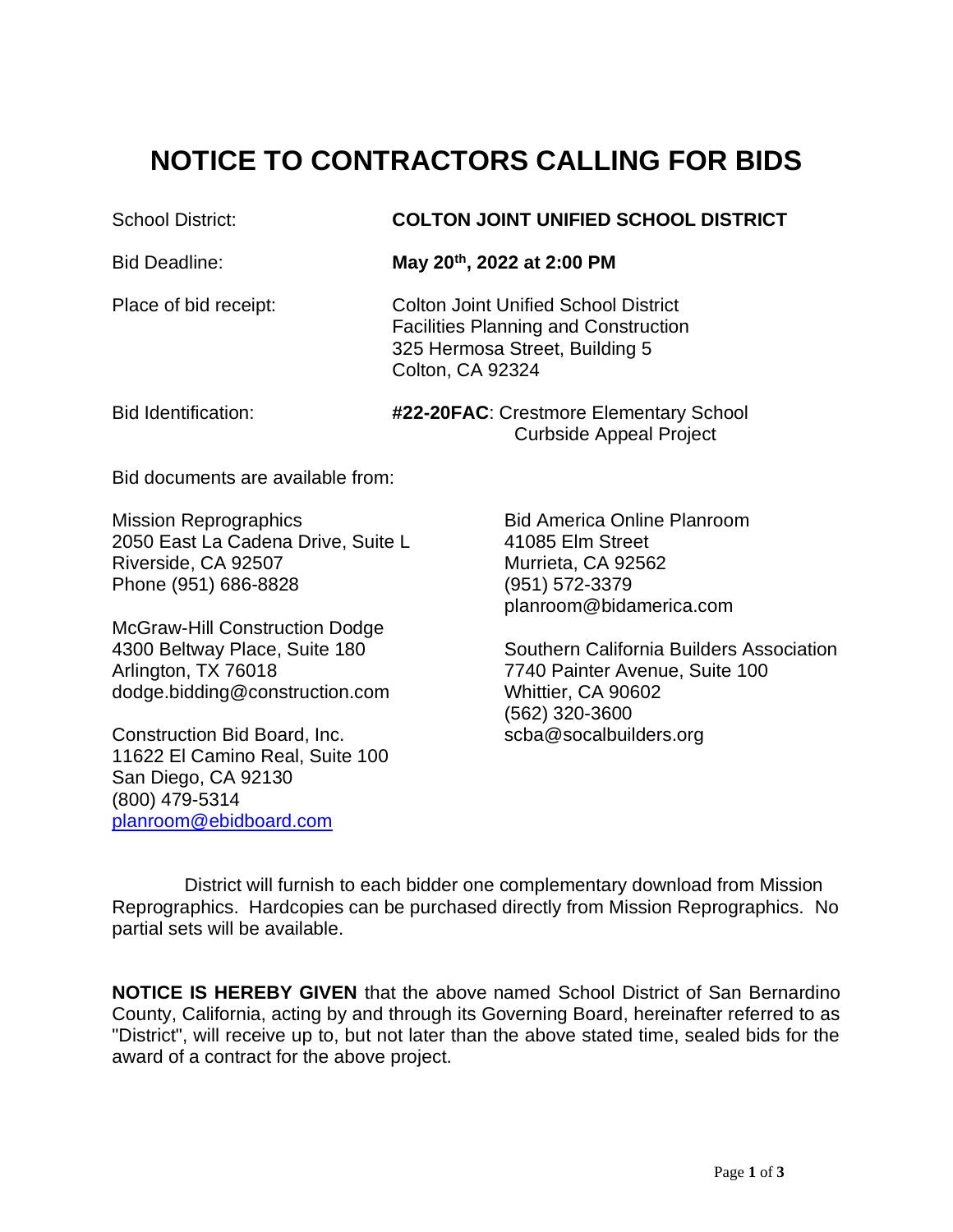Bids shall be received in the place identified above, and shall be opened and publicly read aloud at the above stated time and place.

Each bid must conform and be responsive to the contract documents.

All prospective bidders are required to attend a mandatory pre-bid job conference scheduled for this project. The job conference will give prospective contractors the opportunity to investigate and acquaint themselves with conditions relating to the job so they may understand the facilities, and restrictions attending the execution of the work. Only contractors attending the pre-bid job conference will be allowed to bid on this project.

The mandatory job walk will take place on **Wednesday, May 11th, 2022 at 2:00 PM** at Crestmore Elementary School, 18870 Jurupa Ave. Bloomington, CA 92316. The job walk will start and take place in the parking lot located at the corner of Jurupa Ave. and Larch Ave. There will be a 5-minute grace period for contractors after the stated start time. Contractors arriving after grace period will not be allowed to sign-in and bids will be considered unresponsive. Job walk is mandatory for GC's., optional for subcontractors.

Each bid must be on the District's Bid Form and must be accompanied by the bid security, List of Proposed Subcontractors and Non-collusion Declaration, Site Visit certification and other forms furnished with the Contract Documents.

The District reserves the right to reject any or all bids or to waive any irregularities or informalities in any bids or in the bidding. No award shall be made for work under this contract unless and until the CONTRACTOR verifies to the DISTRICT that the CONTRACTOR possesses all necessary permits, certificates and licenses, and will continue to be properly licensed throughout the term of the Contract. Any CONTRACTOR not so licensed is subject to penalties under the law. Each general bidder must possess a current **Class A or B – Contractor's license.**

Bidders are advised that this contract is a public work for purposes of the California Labor Code, which requires payment of prevailing wages. Wage rates can be obtained from the Director of the Department of Industrial Relations at <http://www.dir.ca.gov/OPRL/dprewagedetermination.htm>As of March 1, 2015 all contractors bidding on a public works project must be registered with the Department of Industrial Relations pursuant to Labor Code section 1725.5. [http://www.dir.ca.gov/Public-](http://www.dir.ca.gov/Public-Works/PublicWorks.html)[Works/PublicWorks.html](http://www.dir.ca.gov/Public-Works/PublicWorks.html)

No bidder may withdraw his bid for a period of ninety (90) days after the date set for the opening of bids.

Bonds are required and shall be in the forms set forth in the contract.

The CONTRACTOR to whom the contract is awarded may avail himself to the provisions of Government Code Section 4590 which allows certain securities to be substituted for monies withheld to ensure performance.